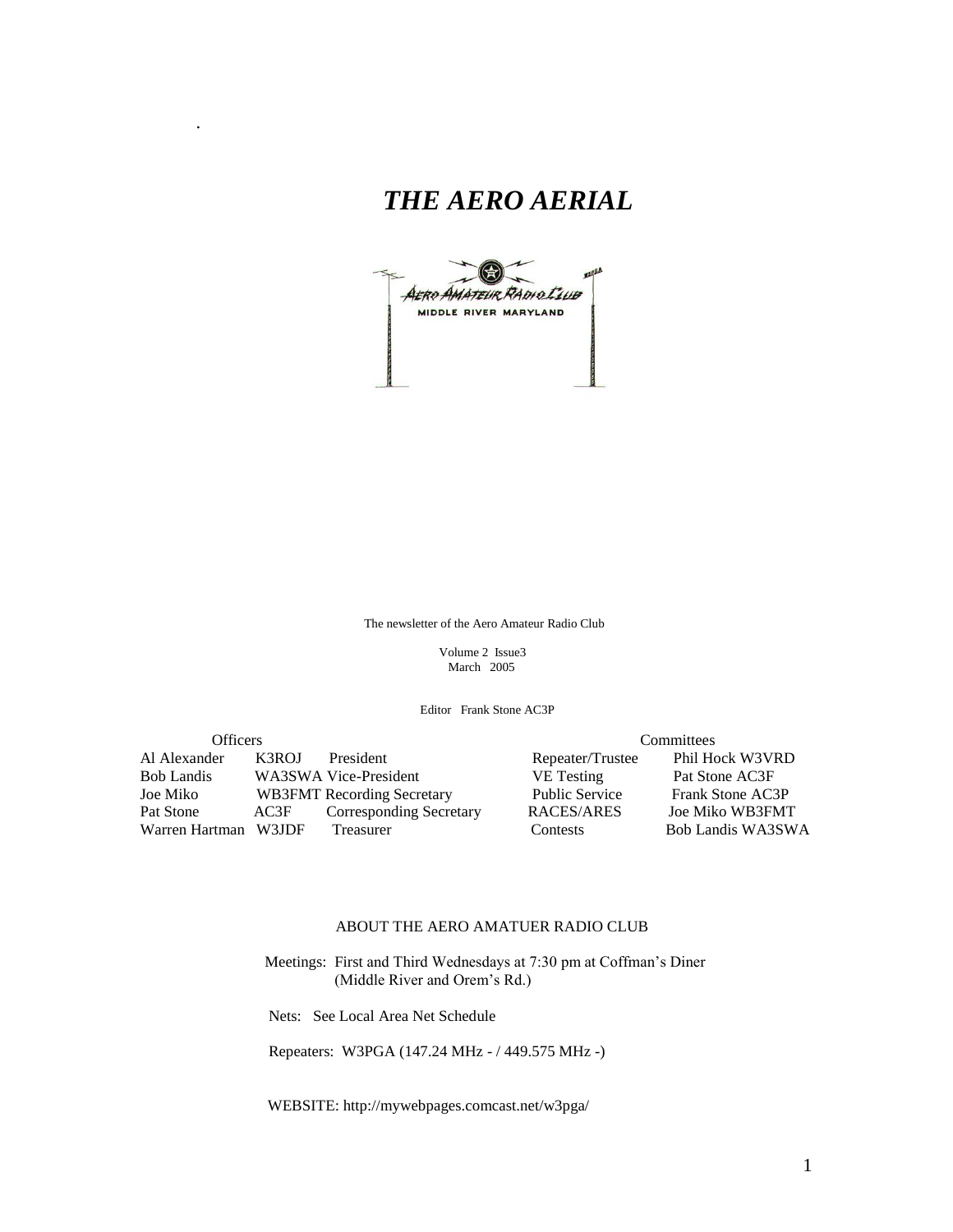#### **LOCAL AREA NETS**

| Day        | Time              | <b>Frequency (MHz) NET NAME</b> |                                   |  |  |
|------------|-------------------|---------------------------------|-----------------------------------|--|--|
| Daily      | $9 - 10$ am       | 147.03                          | <b>ORIOLE</b> Net                 |  |  |
| Daily      | $6 - 6:30$ pm     | 3.920                           | Maryland Emergency Phone Net      |  |  |
| Daily      | $6:30 - 7$ pm     | 146.670                         | <b>Baltimore Traffic Net</b>      |  |  |
| Daily      | 7 pm and 10 pm    | 3.643                           | Maryland/DC/Delaware Traffic Net  |  |  |
| Daily      | 7 pm              | 146.505                         | <b>AERO Code Practice Net</b>     |  |  |
| $1st$ Tues | $7:30 \text{ pm}$ | 145.330                         | Baltimore ARES Net                |  |  |
| $2nd$ Tues | $7:30 \text{ pm}$ | 146.670                         | <b>Baltimore County RACES Net</b> |  |  |
| $2nd$ Wed. | 8 pm              | 28.445                          | <b>AERO ARC Net</b>               |  |  |
| $4th$ Wed  | 8 pm              | 147.240                         | <b>AERO ARC Net</b>               |  |  |
| $5th$ Wed. | 8 pm              | 449.575                         | <b>AERO ARC Net</b>               |  |  |

### **Station Activities**

Congratulations to Ken, KB3JVP on upgrading to General. K3ROJ and WA3SWA mounted a "DX"pediton to wild West Virginia to put W3PGA/8 on the air for the January VHF contest. AC3P struggled to get a 160 meter signal on the air for the CQ WW 160 Contest. KB3KRW was sighted at the BARC Mini-fest.

### **Aero Contest Results**

The logs are in and again Bob Landis led the pack in the AERO Club January Contest.

WA3SWA - 520 pts. KB3KRW - 301 pts. AC3P - 87 pts. K3ROJ - 79 pts.

Bob retains the title of Contest Chair for another year.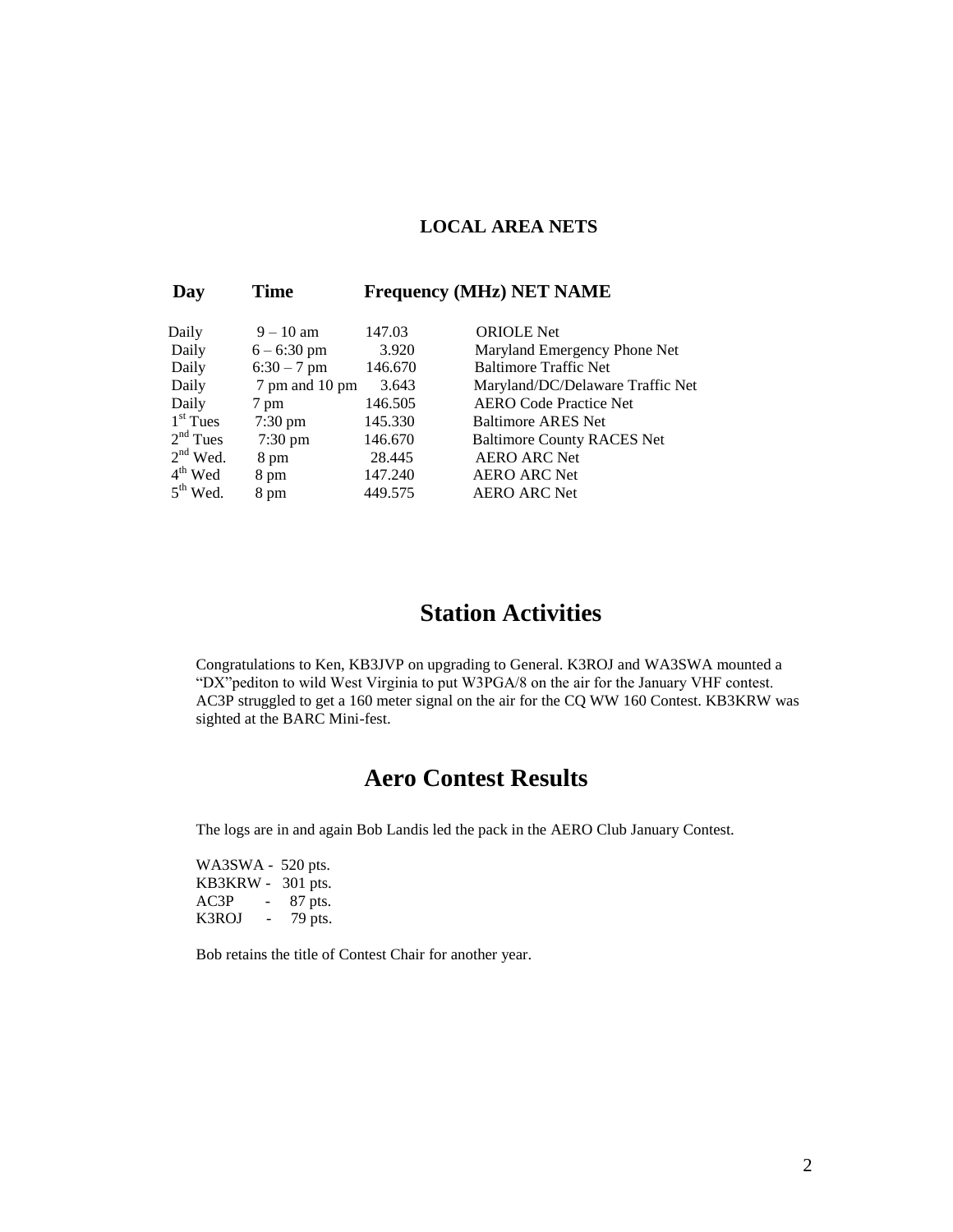### **Net Reports**

Two Meter Net: Check-ins AC3P (NCS), KB3JVP, KB3KRW. KB3JDE, K3ROJ 10 Meter net: Check-ins: WB3FMT (NCS), W3VRD, K3ROJ, KB3JVP, AC3P

### **ARES/RACES**

Frank, AC3P and Dave, KB3KRV provided communications for Bowley's Quarters VFD for the February RACES Drill.

### **VE REPORT**

A test session was held at White Marsh Md. On January 29. There were 8 applicants. Five new Techs passed their exams with one upgrade to General. Thanks to K3GOD, WA3G, WA3WRT, AC3P, and AC3F for another successful session.

#### **March in History**  By WB3FMT

| 56 Years Ago        | 1949 | Members of the Military Amateur Radio Society were introduced.                                                                                                                   |
|---------------------|------|----------------------------------------------------------------------------------------------------------------------------------------------------------------------------------|
| 55 Years Ago        | 1950 | The club was still trying to come up with a new club name.<br>The proposed name is the Marco Amateur Radio Club and the Avionics Radio<br>Club.                                  |
| 35 Years Ago        | 1970 | Our Club House is Gone!!!!                                                                                                                                                       |
| <b>30 Years Ago</b> | 1975 | Warren Hartman reported that the repeater's license is at the Post Office.                                                                                                       |
|                     |      | Joe Bosak reported that the club's 12 member limit is not part of the club's<br>constitution.                                                                                    |
|                     |      | Wagner asked the club join TMARC "Mid-Atlantic Repeater Commission)<br>Wagner stated that he would register the WR3AFI repeater with the ARRL in<br>the QST as an open repeater. |
|                     |      | Phil Hock added the CW station Identification solid state card to the repeater. It<br>works every 3 minutes.                                                                     |
| 25 Years Ago        | 1980 | JoeDonat asked if fiber optics had any applications to ham radio?                                                                                                                |
| 20 Years Ago        | 1985 | Some members took a tour ot TV station WJZ Channel 13. They saw the<br>weather computer and the 11 pm newscast with Jerry Turner.                                                |
| 15 Years Ago        | 1990 | There was a discussion about electronics aids to prevent truck and car theft the<br>device is known a "LO JACK"                                                                  |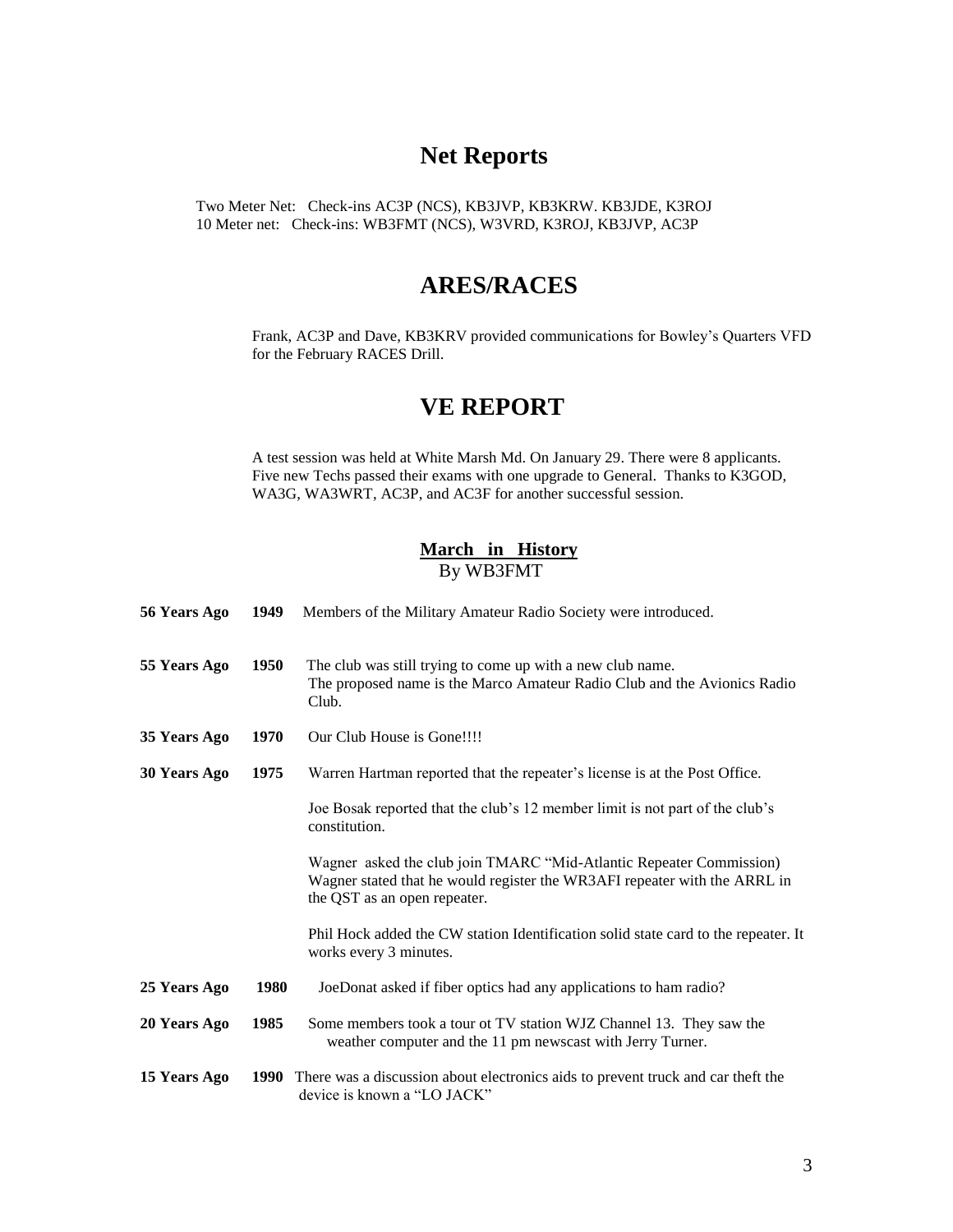# **E-MAIL OVER AMATEUR RADIO**

A Basic Overview by AC3P

Sending e-mail via ham radio is not a new concept. In the late 1980's and early 1990's there was a strong Packet Radio Network comprised of many bulletin board and forwarding node stations across the U.S. and even into Canada. This system was made up of stations on VHF FM and HF.

On of the features of this early Packet Radio Network was the ability to send packet mail between the bulletin board stations. All a packet operator needed to do was register his home radio BBS address and he could send and receive what amounted to proto-emails.

With the advent of the INTERNET in the mid 1990's, the Packet Radio system deteriorated as more and more BBS radio stations went off the air or migrated to APRS.

Meanwhile a new messaging system began to emerge. Some enterprising software designers developed a system to send email over hf using PACTOR that would allow sailing enthusiasts and RV'ers to keep in touch. It was called AIRMAIL. This system allowed a user with an HF transceiver, TNC and computer to logon to a participating station to send/receive email and have it forwarded to the INTERNET.

In more recent years new radio email via radio software has come on the market. Known aggregately as WINLINK 2000. This new software can operate with both HF PACTOR and standard VHF PACKET Radio.

WINLINK 2000 requires a computer with a WINDOWS 98 or later operating sytem, a TNC or Soundcard Interface. In can interface with standard e-mail programs such as MS OUTLOOK or OUTLOOK EXPRESS.

There are four pieces of software in the WINLINK 2000 setup.

The first is called AGWPE. This is a driver program that configures a TNC or Soundcard Interface and actually triggers the tranceiver to send a packet burst.

The second program is called PACKLINK. This program send commands via AGWPE to a participating WINLINK Station, connects, downloads incoming email and uploads outgoing email.

The third program is called PACKLINK PO. This program sets up email accounts for the WINLINK SYSTEM and interfaces with the email program

The fourth and final piece of software is called TELPAC. This software interfaces with the INTERNET and will forward email coming in over the air to its INTERNET destination.

#### **HOW IT WORKS**

Say for instance your regular INTERNET connection is down. If you had a WINLINK 2000 station, you could bring up WINLINK 2000 system on your computer and connect to another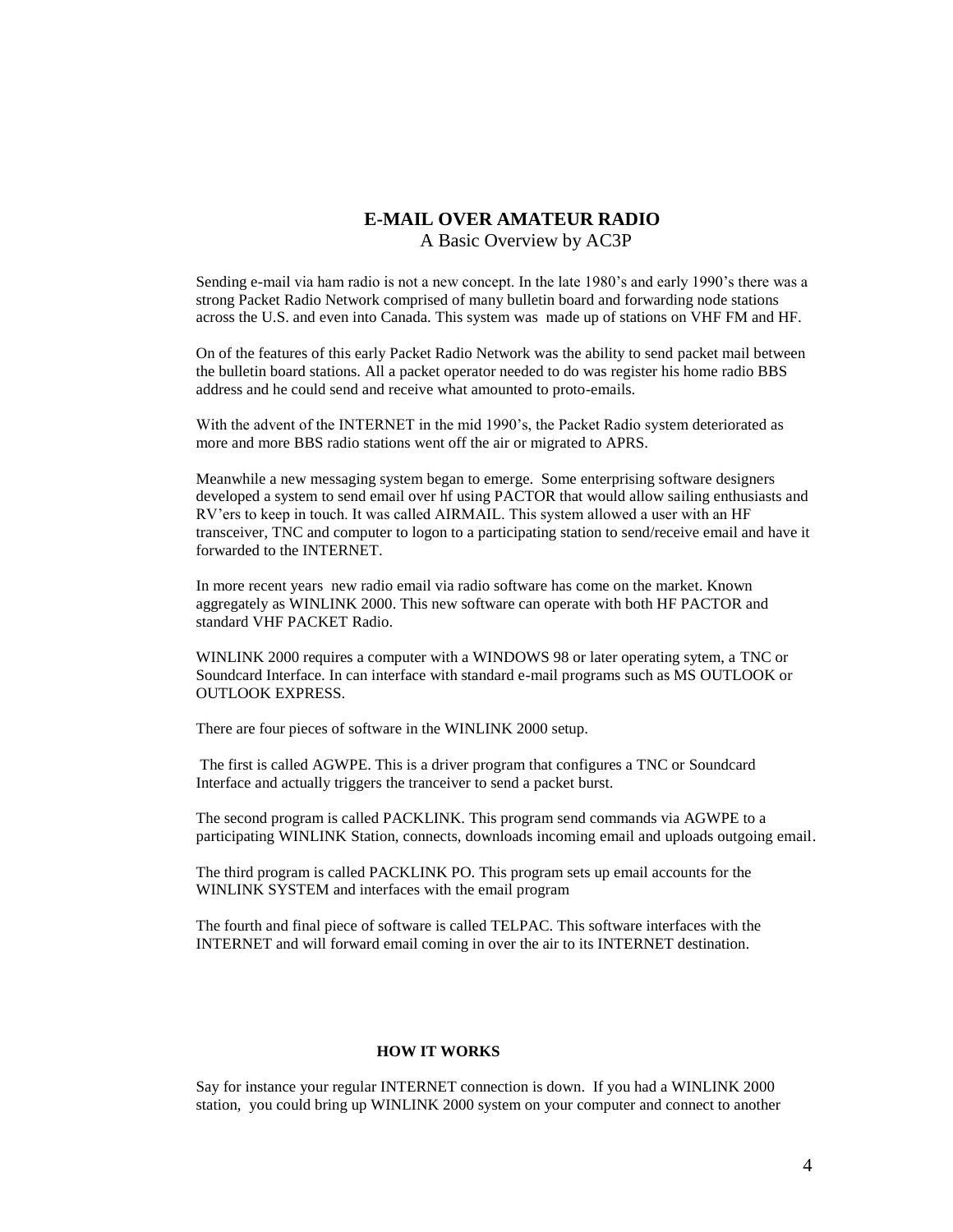participating station. Using your email composition software you can write out and send your email.. The PACKLINK software would then call another station where the INTERNET is operational and send the email to that station. The receiving station in the area with INTERNET service would take your email via PACKLINK and transfer it via TELPAC to the INTERNET. The email would then arrive at its destination.



The WINLINK 2000 system has caught the attention of the ARRL which is promoting its use as an ARES tool. Baltimore County RACES is implementing use of WINLINK in its emergency communications plans as it Harford and Anne Arundel Counties. WINLNK is seen as tool Amateur Radio can use to enhance communications capabilities.

More information on WINLINK 2000 can be obtained at the website: [www.winlink.org](http://www.winlink.org/)